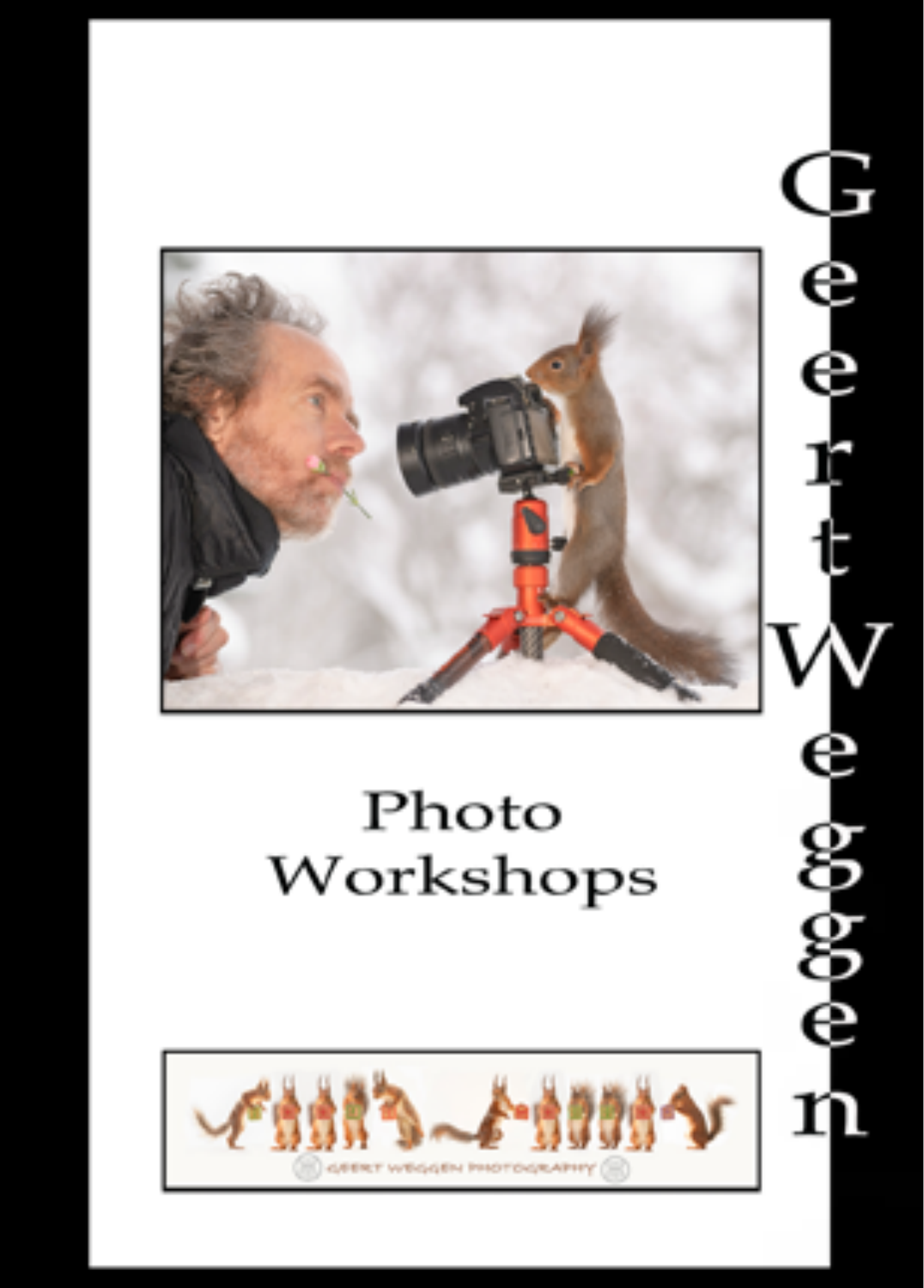

# Squirrel, Bird and Nature Photo Workshop





 $\frac{0}{1}$  $\frac{1}{2}$ \$  $\mathbf{r}$ q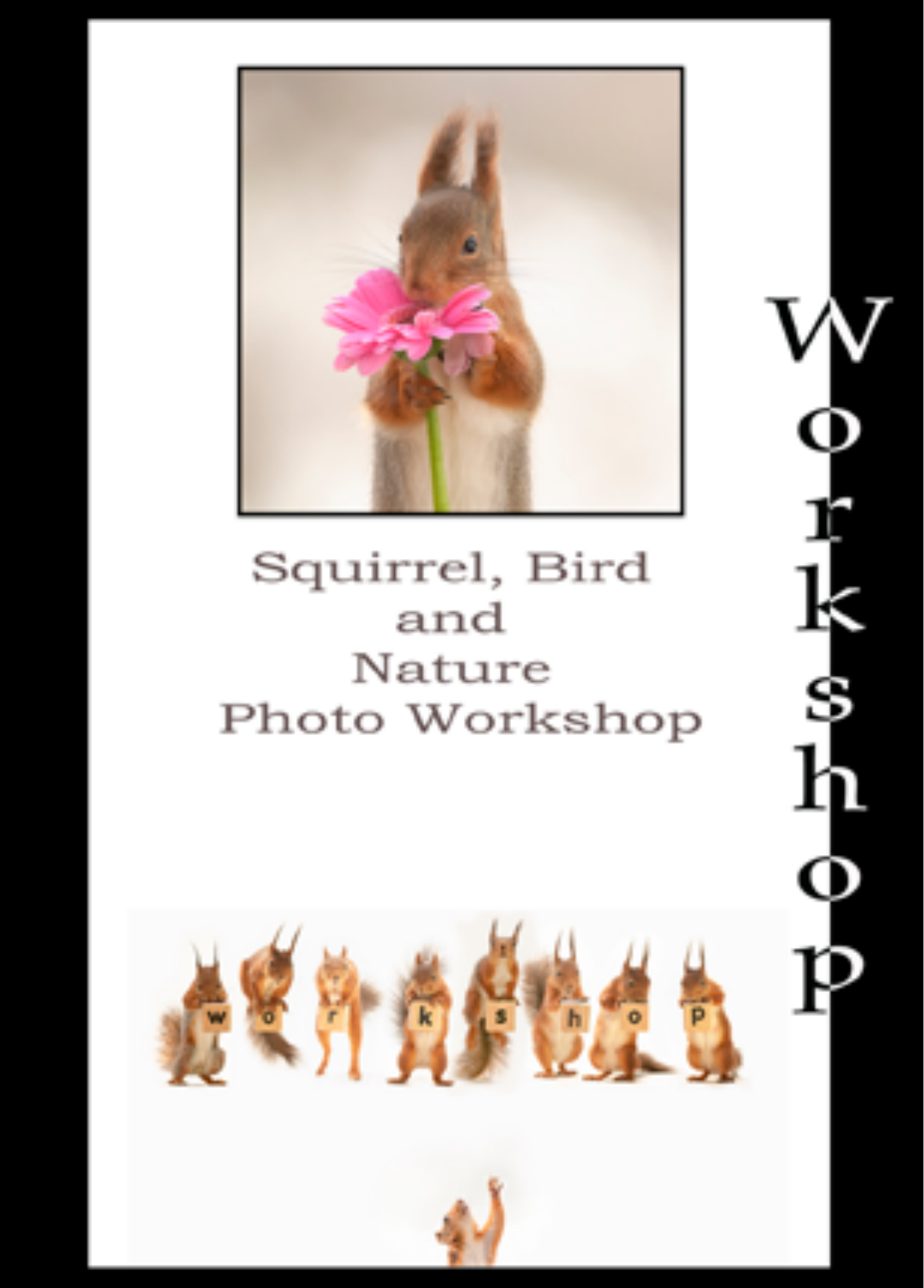. Amazing location . 5 days workshop . Max. 4 workshops each year . Max. 2 participans . 3 to 10 wild squirrels . In Bispgården, Sweden

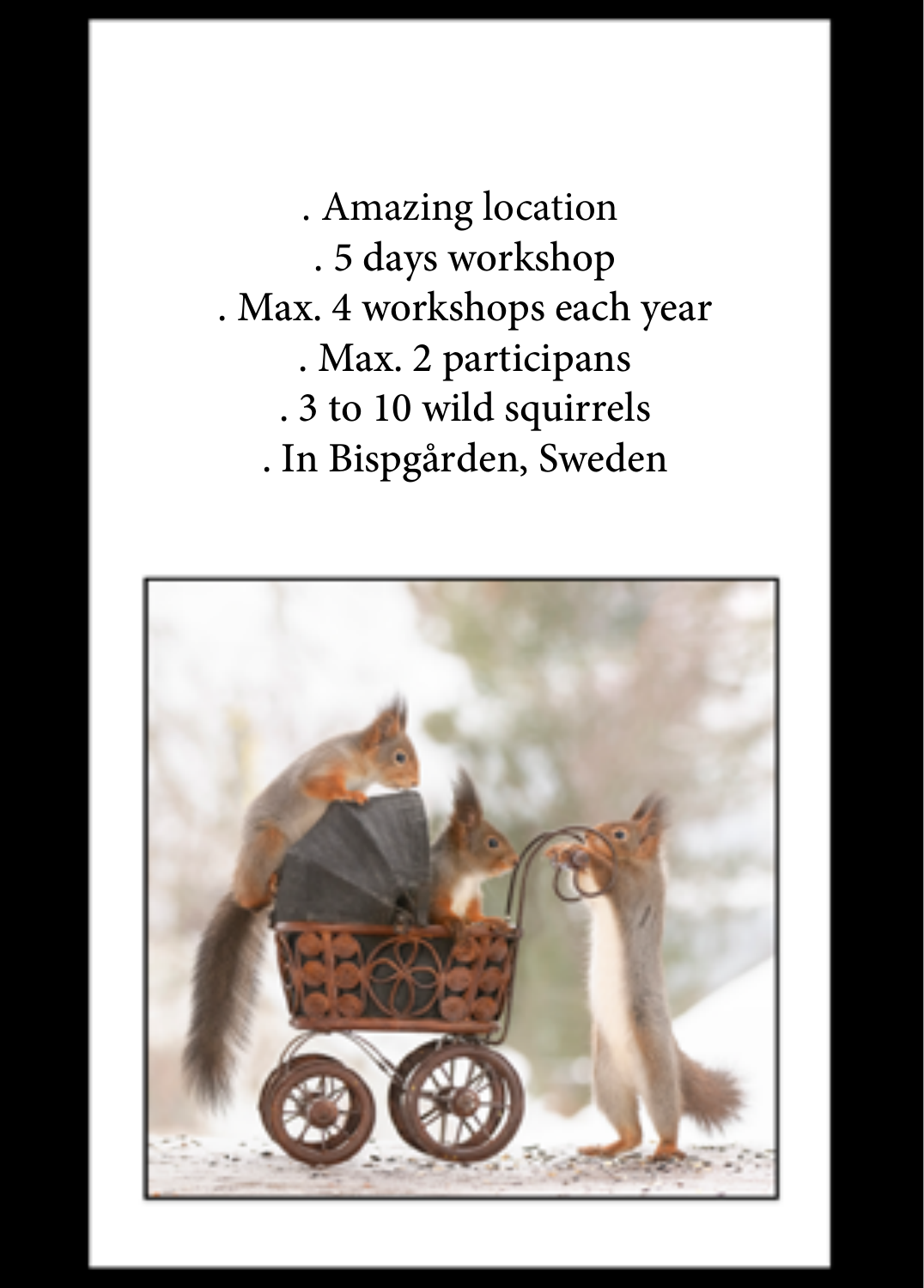

**Inside the studio.**

In this workshop, we meet red squirrels and birds.

The red squirrel has become iconic in animal photography; they make interesting and gentle moves.

In june and july the squirrels have youngs and can show up. We have an outside studio where we even with rain can photograph.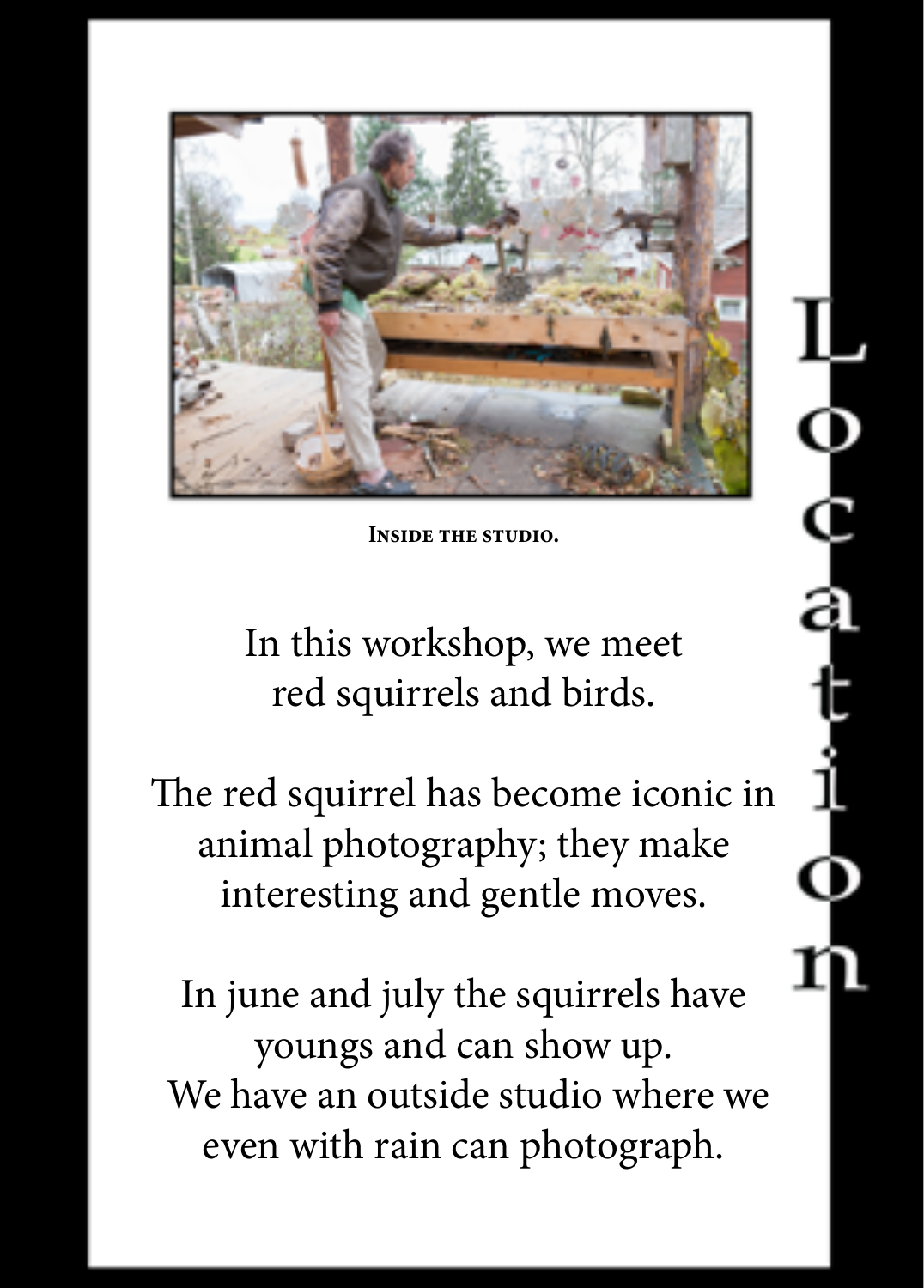

**10 minute walk from my home.**

Beautiful nature surrounds the house. For those who are interested in forest walks, to make camp, campfires or a fresh swim in cold rivers is this a perfect location. If you want we can use workshop time to spend for landscape or macro photography. In the village is an restaurant, food shop, hotel and ATM.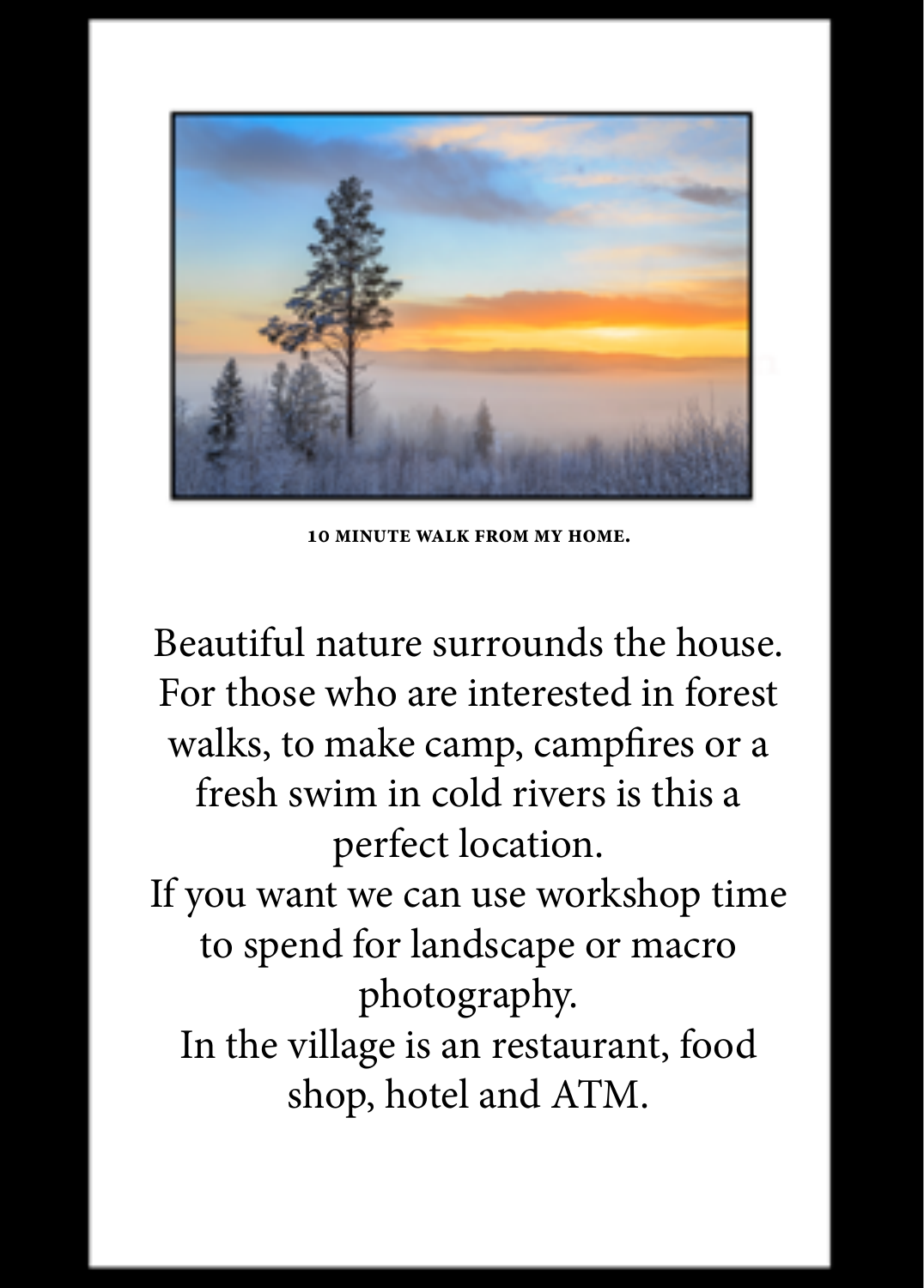

**Objects and Flowers.**

Each day we create scenes where the animals come to gather or eat food. The participant can bring their own objects or take flowers from my garden.

There is also a big bath where we can photograph squirrels with water.

#### **Overnight stay:**

There are many places where you can stay: hotels, campings, free in nature or in my guest house.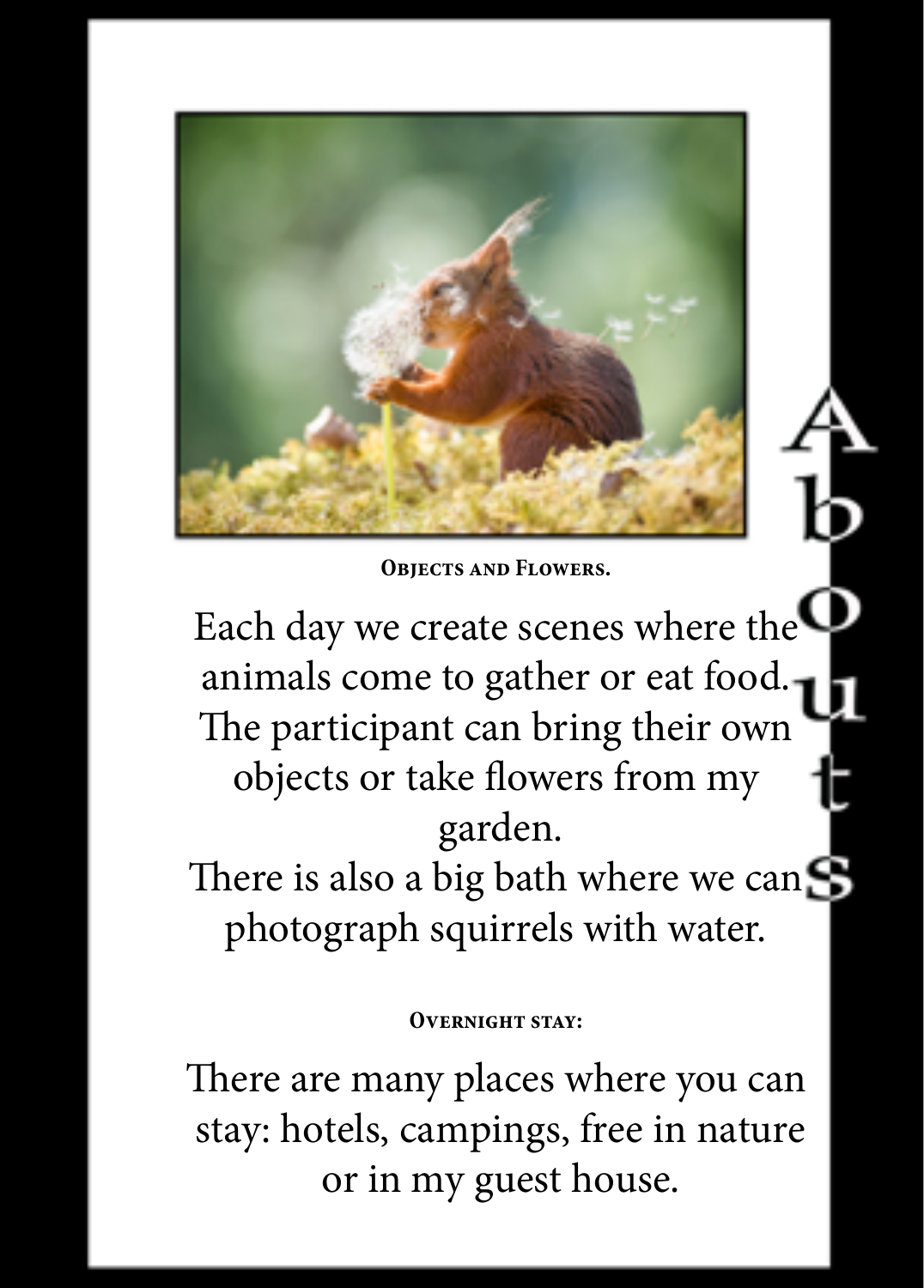**Journey.**

#### **Plane:**

## Best airport: Östersund

### Best bus connection Östersund/Bispgården

**Train:**

# Stockholm to Östersund

**Car :**

### Renting in most Swedish big cities

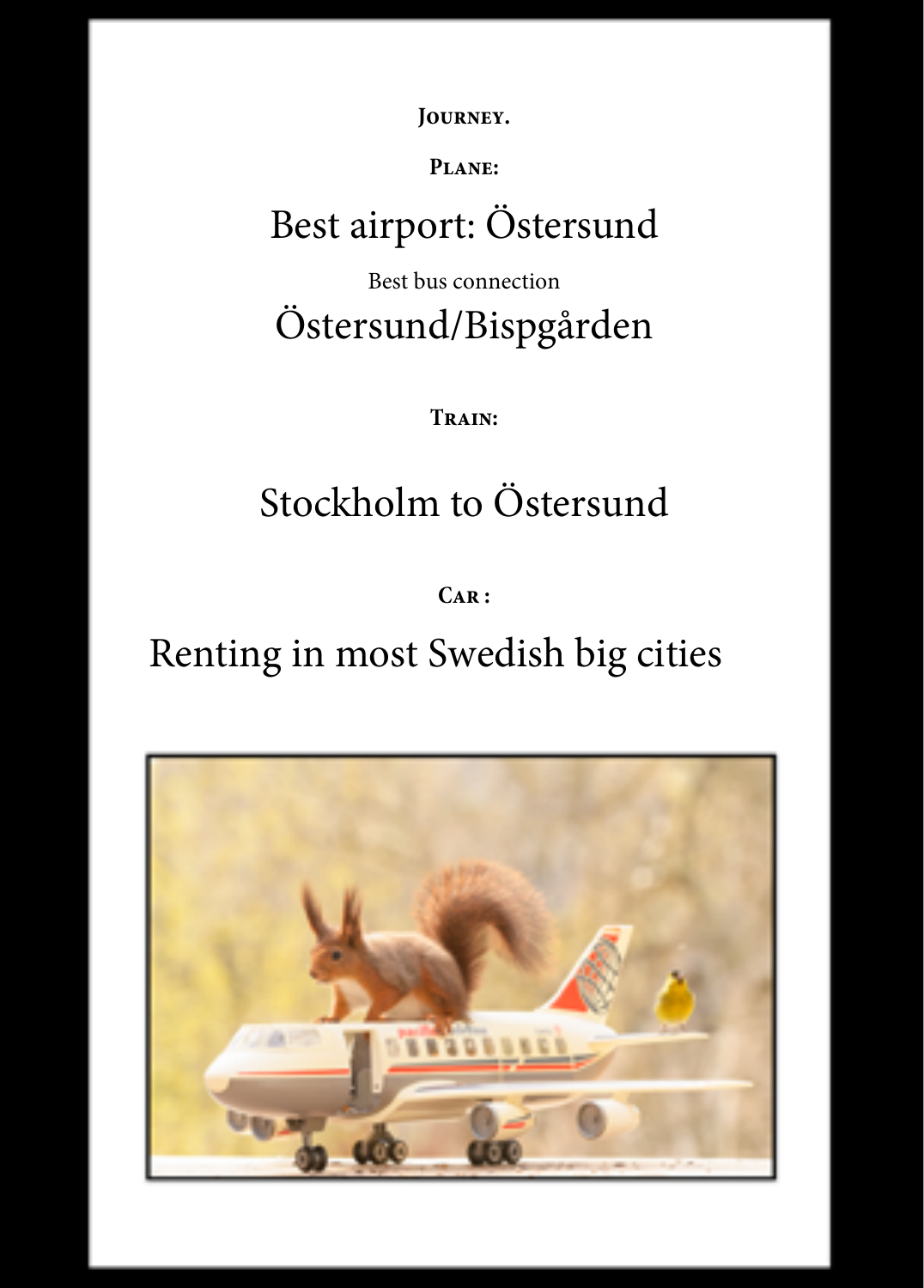

#### **5 day workshop:**

. 650 euro incl lunch and drinks . 200 euro deposit (not refundable) ( the workshop is confirmed when the deposit is paid. The rest have to be paid 1 month in advance.

. Accommodation at my home 35 euro a night incl meals and use of sauna

. 150 euro for each extra workshop day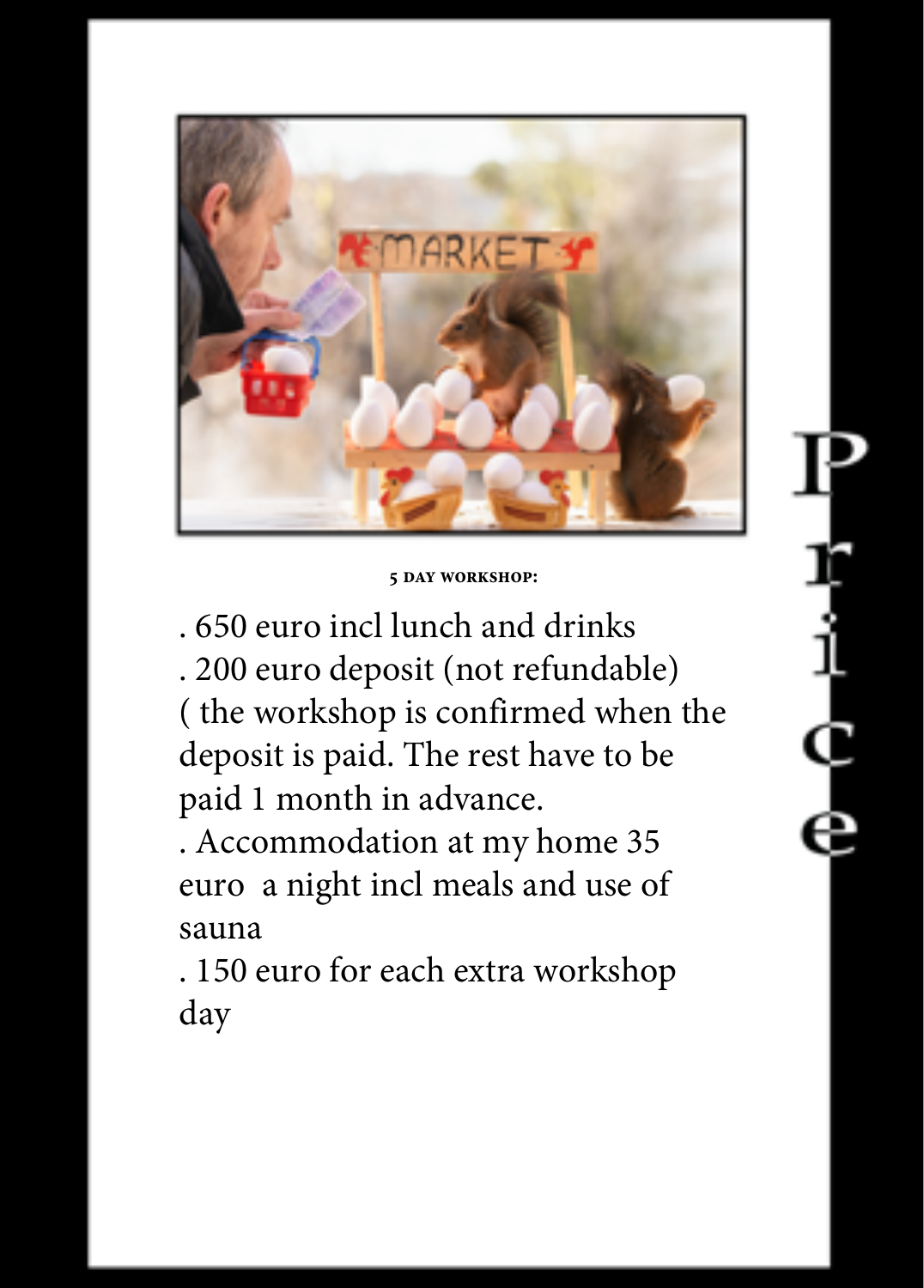

**Booking and more info:**

<http://workshop.geertweggen.com/>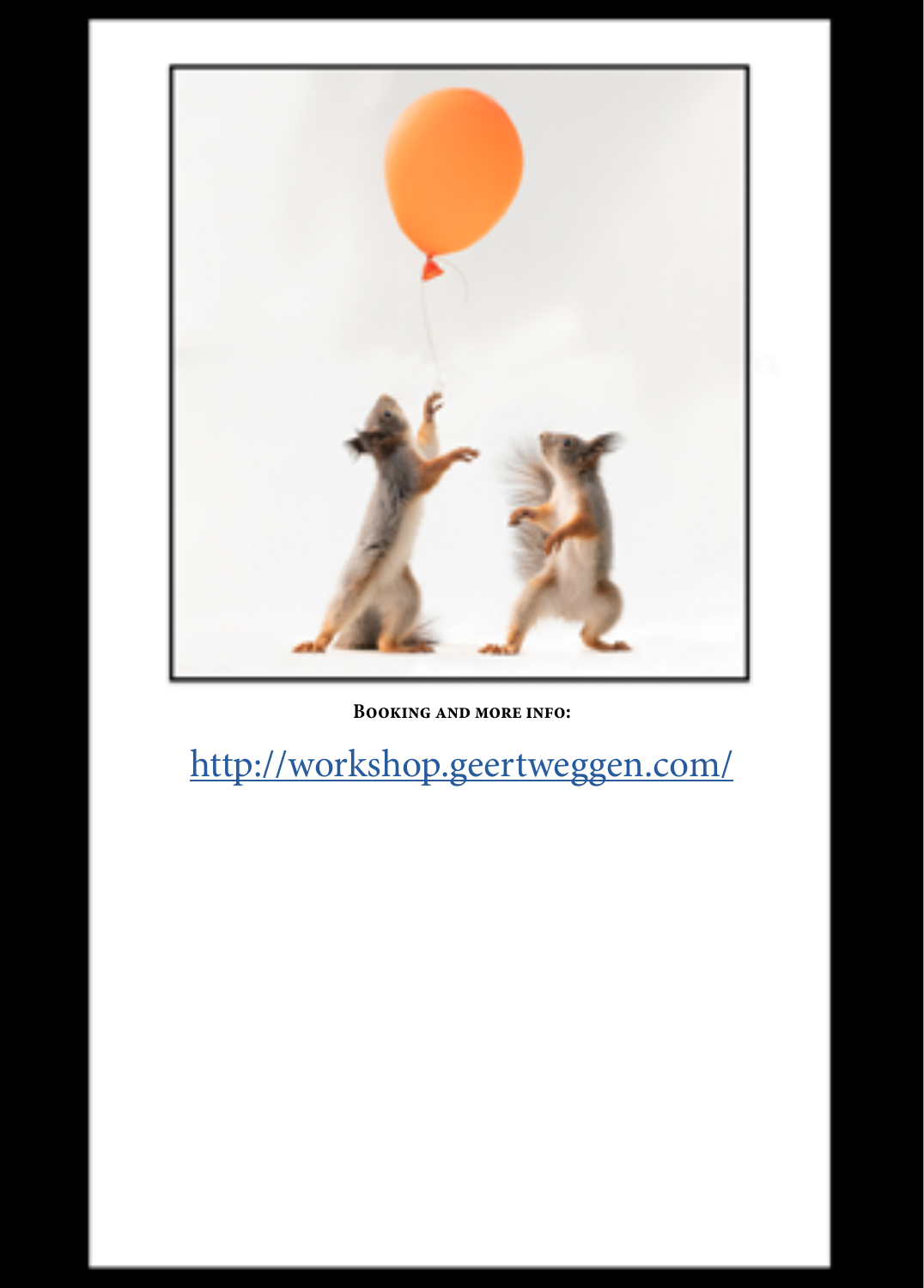

**Guesthouse with sauna**

This guesthouse has a small guestroom and sauna. It has a direct view att the place where squirrels visit. It has electric and wifi. For toilet, kitchen and water you use my house.